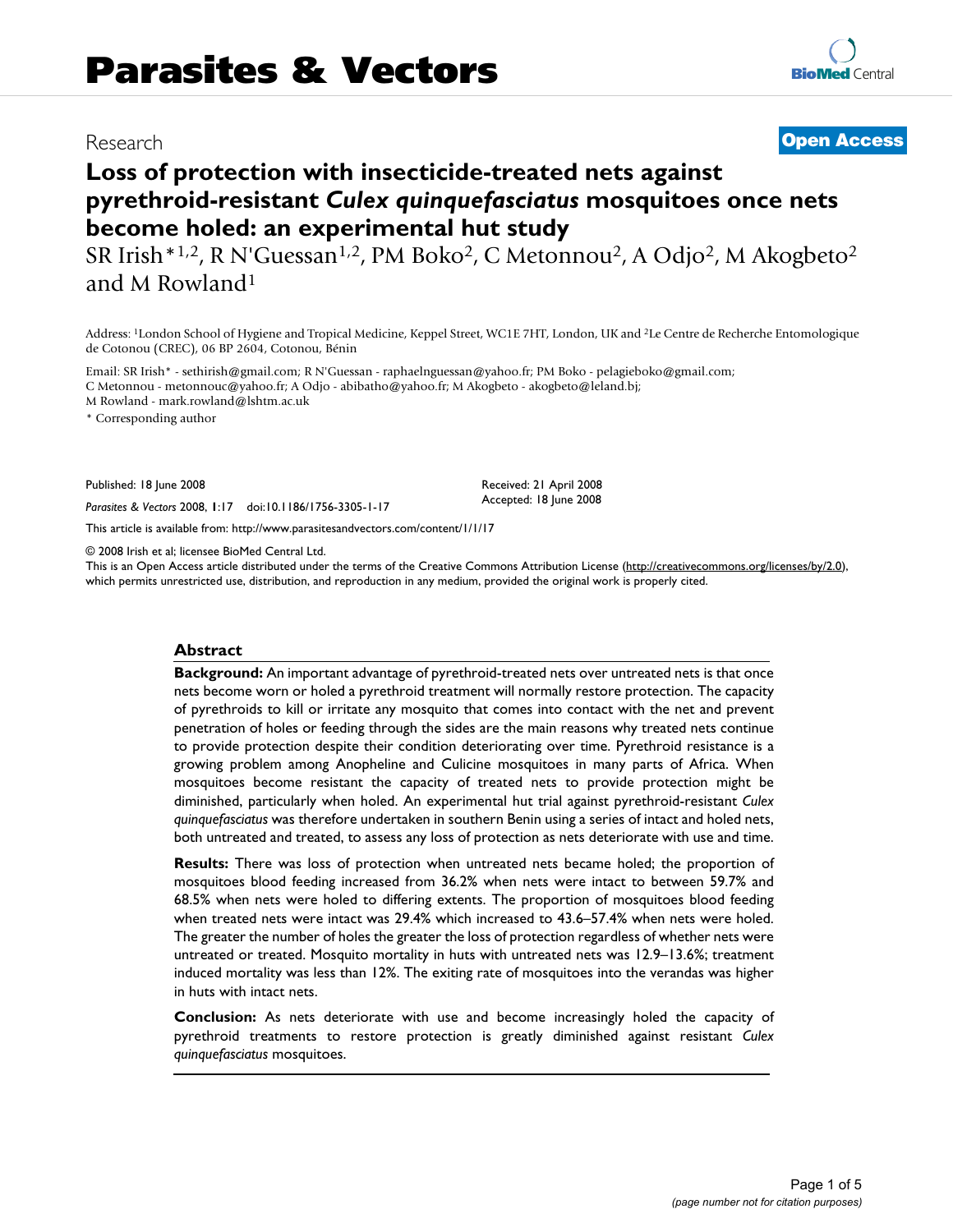### **Background**

Pyrethroid-treated nets are an important method of preventing malaria mortality and morbidity in sub-Saharan Africa. Untreated nets are able to provide some protection against infective mosquitoes but once they become holed, which they do with time, protection is lost [1]. Pyrethroid insecticides have the capacity to induce excito-repellency in mosquitoes that come into contact with treated nets; this property will restore efficacy even when nets become holed [1,2]. For this reason, when any new pyrethroid or long-lasting insecticidal net is submitted to the WHO Pesticide Evaluation Scheme for evaluation or approval, the testing is done on holed rather than intact nets [3].

The nuisance mosquito and filariasis vector *Culex quinquefasciatus* is resistant to pyrethroids across West and East Africa [4,5]. Field trials of ITNs conducted in experimental huts record low rates of mortality against this species [4,6]. The malaria vector *Anopheles gambiae sensu stricto* has also developed resistance to pyrethroids in West and East Africa [7,8] and, as in *Culex*, the resistance can be caused by *kdr*, oxidases, esterases or a combination of mechanisms [7,9,10]. The resistance conferred by *kdr* does not appear to be particularly strong in *An. gambiae* of the S molecular form. In the presence of ITNs this biotype shows high rates of mortality and low rates of blood feeding even when the nets have many holes [11]. Recently however, a form of pyrethroid resistance has been found in *An. gambiae* of the M molecular form (also associated with the *kdr* mechanism) that seems to be highly protective [12,13]. Resistant mosquitoes of this M biotype readily penetrate holed ITNs and feed more successfully than mosquitoes of the S molecular form [11,12]. The failure of ITNs once holed to protect against certain types of pyrethroid-resistant *Culex* and *Anopheles* needs further study since it is the relationship between pyrethroid dosage on nets, the level of resistance in the mosquito, and number or area of holes that determines whether an ITN is protective to users.

The WHO guidelines on the evaluation of ITNs requires six holes measuring 4 cm by 4 cm to be cut into the side and end panels to simulate a worn or holed net [3]. Previously ITNs were evaluated in West Africa with far greater numbers of holes per net (80 holes) but of smaller size (2 cm by 2 cm) [11,12]. The effect that differences in the number and size of holes and number may have on efficacy of treated nets has not been determined before and is important if results of earlier investigations are to be compared with more recent ones. This paper describes an experimental hut trial conducted in southern Benin using untreated and insecticide-treated nets that were deliberately holed in order to explore the relationship between insecticide resistance, insecticide treatment and deterioration in the physical integrity of the material (number of holes) on the capacity of ITNs to protect against *Culex quinquefasciatus* mosquitoes.

## **Materials and methods**

#### *Study site and experimental huts*

The study was carried out in six identical experimental huts sited on the shore of Lake Nokoué in Ladji, Cotonou, in southern Benin. The huts were built in the style of Darriet et al. [14] but were fixed upon concrete pillars 1.2 meters above the ground to keep the huts above water level during seasonal flooding. The walls were made of brick and plastered with cement, the roof made of corrugated iron and the ceiling of thick polyethylene sheeting. Four window slits on three walls of the hut allowed hostseeking mosquitoes to freely enter the room. A screened veranda trap projecting from the fourth wall captured any mosquito that attempted to exit via that route. Movement of mosquitoes between the room and the veranda was unimpeded.

#### *Mosquito net treatment*

The nets were made of white, 100-denier polyester netting (SiamDutch Mosquito Netting Co., Bangkok, Thailand), measuring 2.11 m long, 1.63 m wide and 1.84 m high, and had a surface area of 17.2 m<sup>2</sup>. Some of the nets were untreated and others were treated with alphacypermethrin (Fendona SC 6%; BASF, Research Triangle Park, NC, USA) at a rate of 40 mg/m<sup>2</sup>. The following nets were tested:

1. Intact net (unholed) and untreated.

2. Intact net (unholed) and treated with 40 mg/m<sup>2</sup> alphacypermethrin.

3. Net with 80 evenly spaced holes, each hole measuring  $2 \times 2$  cm, cut in the side and end panels, and untreated.

4. Net with 80 evenly spaced holes, each hole measuring  $2 \times 2$  cm, cut in the side and end panels, and treated with 40 mg/m2 alphacypermethrin.

5. Net with 6 holes, each hole measuring  $4 \times 4$  cm, two on each side and one at each end, and untreated.

6. Net with 6 holes, each hole measuring  $4 \times 4$  cm, two on each side and one at each end, treated with 40 mg/m<sup>2</sup> alphacypermethrin.

#### *Sleepers and mosquito collection*

Preliminary collections were made in sleeper occupied huts over 12 nights to assess the relative attractiveness of huts and sleepers. The intervention trial was conducted over 36 nights from 6 August to 15 September 2007.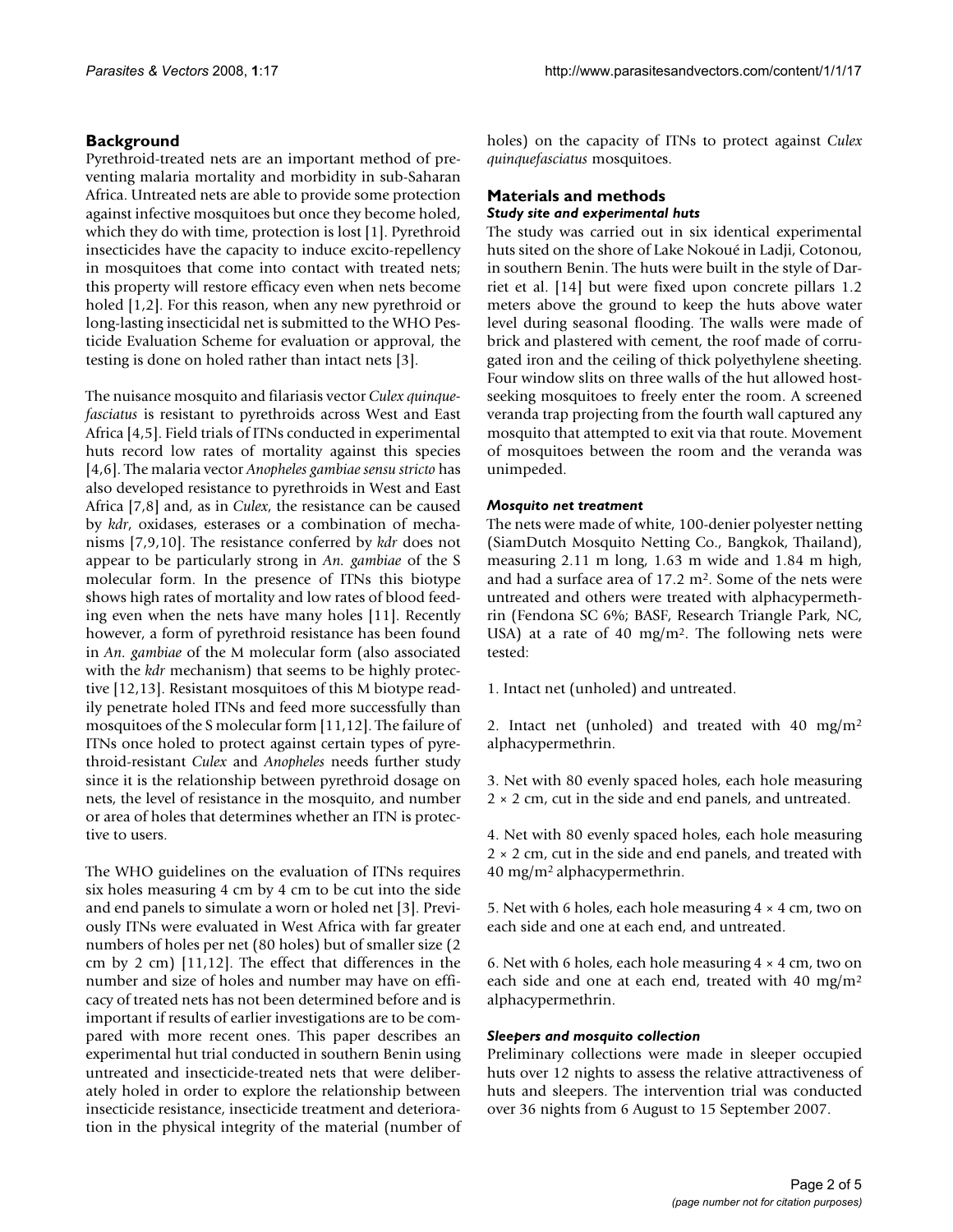Six adult men were trained in the collection of mosquitoes. The men slept overnight in the huts and collected mosquitoes from the huts at 6:00 in the mornings. They were rotated between huts on successive nights to adjust for any differences in attractiveness between individual huts or sleepers. Treatments were assigned randomly to huts and were then rotated weekly between huts until each treatment had been evaluated in each hut. At the end of each week, the bedding and floors of the huts were thoroughly cleaned using detergent. Each morning, mosquitoes were collected from the floors, walls, and ceilings of rooms, verandas and nets using aspirators and torches. The collecting from each hut was repeated by a second collector to ensure complete removal of mosquitoes. The mosquitoes were identified to species and recorded as live or dead and blood-fed or unfed at the laboratory. Live mosquitoes were provided with 10% honey solution and held for 24 hours before recording delayed mortality. Male mosquitoes were not scored.

The entomological impact of each treatment was expressed relative to the controls (untreated nets) in terms of: deterrence (the proportional reduction in the number of mosquitoes entering the treated huts relative to control huts), induced exiting (the proportions of mosquitoes collected in the veranda traps of the treatment huts relative to the verandas of the control huts), blood feeding inhibition (the proportional reduction in blood-feeding rates in the treatment huts relative to controls), and mortality (the proportions of mosquitoes found dead in the huts at the time of collection [immediate mortality] and after a 24 h holding period).

WHO cone bioassays were performed using *Anopheles gambiae* Kisumu, a laboratory pyrethroid-susceptible strain, at the beginning, middle and end of the trial to monitor any change in insecticide activity.

#### *Data analysis*

The attractiveness of huts or treatments to mosquitoes was examined using Kruskal-Wallis analysis of variance. Proportional data (blood-feeding, mortality and exiting rates) were analysed using logistic regression (Stata 8 software, Stata Co., College Station, TX, USA) after adjusting for variation between sleepers and huts.

#### *Ethical clearance*

The study procedures were approved by the London School of Hygiene and Tropical Medicine and Benin national ethics committees. Written informed consent was obtained from the sleepers to participate in the study.

#### **Results**

Over the course of the trial, 1265 *Culex quinquefasciatus* and 39 *Anopheles gambiae s.l*. females were caught in the huts. Only results for *Culex quinquefasciatus* are presented (Table 1). Bioassay mortality on all treated nets was 100%  $(n = 160)$  before the trial and 98%  $(n = 151)$  at the end of the trial; hence the integrity of the treatment was consistent throughout.

No significant difference was recorded between the 6 treatments in the overall number of mosquitoes collected per treatment (*P* = 0.26).

There was an association between the proportion of *Culex quinquefasciatus* blood-feeding and the number of holes in the net (Table 1). For untreated nets there was a 1.64 increase in the proportion of mosquitoes blood-feeding through nets with 6 holes and a 1.89 increase in the proportion blood-feeding through nets with 80 holes compared to nets with no holes. For treated nets the proportional increase in feeding through nets with 6 or 80 holes compared to treated nets with no holes were 1.48 and 1.95 respectively. The difference in the proportion of mosquitoes that fed through treated nets with 6 or 80 holes was significant ( $P = 0.026$ ). For untreated nets the difference in the proportion of mosquitoes that fed through nets with 6 and 80 holes was borderline significant  $(P = 0.064)$  and the trend was in the direction of more bloodfeeding with more holes. The level of blood feeding inhibition between treated and untreated nets  $(18.8\%)$  when both were intact was not significant (P = 0.256). The level of blood-feeding inhibition between untreated and treated nets with the same configuration (i.e. same number of holes) was significant (6 holes, 27% inhibition,  $P = 0.001$ ; 80 holes, 16.2% inhibition,  $P =$ 

**Table 1: Blood-feeding, mortality, and exophily of** *Culex* **mosquitoes entering experimental huts\***

| <b>Net condition</b>               | Total number<br>collected | % Blood-feeding<br>(CI)          | <b>Blood-feeding</b><br>inhibition % | % Entering the<br>veranda trap (CI) | <b>Overall mortality</b><br>$%$ (CI) | <b>Immediate</b><br>mortality % (CI) |
|------------------------------------|---------------------------|----------------------------------|--------------------------------------|-------------------------------------|--------------------------------------|--------------------------------------|
| 0 holes untreated                  | 177                       | $36.2$ <sup>ac</sup> (29.4–43.5) |                                      | $44.6^{\mathrm{a}}(37.5-52.0)$      | $13.6^a (9.3 - 19.4)$                | $5.6^{ab}$ (3.1–10.2)                |
| 6 holes untreated                  | 263                       | 59.7 <sup>bd</sup> (53.7–65.5)   | ٠                                    | $28.5^{bc} (23.4 - 34.3)$           | $12.9^a(9.4-17.5)$                   | 8.0 <sup>abc</sup> (5.3–11.9)        |
| 80 holes untreated                 | 248                       | $68.5b (62.5 - 74.0)$            |                                      | $26.6^{bc}$ (21.5-32.5)             | $12.9^a(9.3 - 17.7)$                 | $4.4^a(2.5 - 7.8)$                   |
| 0 holes alphacypermethrin-treated  | 187                       | $29.4^a(23.3-36.3)$              | 18.8                                 | $46.5^a$ (39.5–53.7)                | $21.9bc$ (16.6–28.4)                 | 13.4 <sup>cd</sup> (9.2–19.0)        |
| 6 holes alphacypermethrin-treated  | 202                       | 43.6 $\epsilon$ (36.9–50.5)      | 27.0                                 | $33.7b$ (27.5-40.5)                 | $23.3^{bc}$ (18.0-29.6)              | $15.3d$ (11.0-21.0)                  |
| 80 holes alphacypermethrin-treated | 188                       | $57.4d$ (50.3-64.3)              | 16.2                                 | $24.5^{\circ}$ (18.9-31.1)          | $18.6^{\text{ac}}(13.7-24.8)$        | 9.6 <sup>bcd</sup> (6.1–14.7)        |

\*The values in each column are significantly different if they do not share the same superscript letter.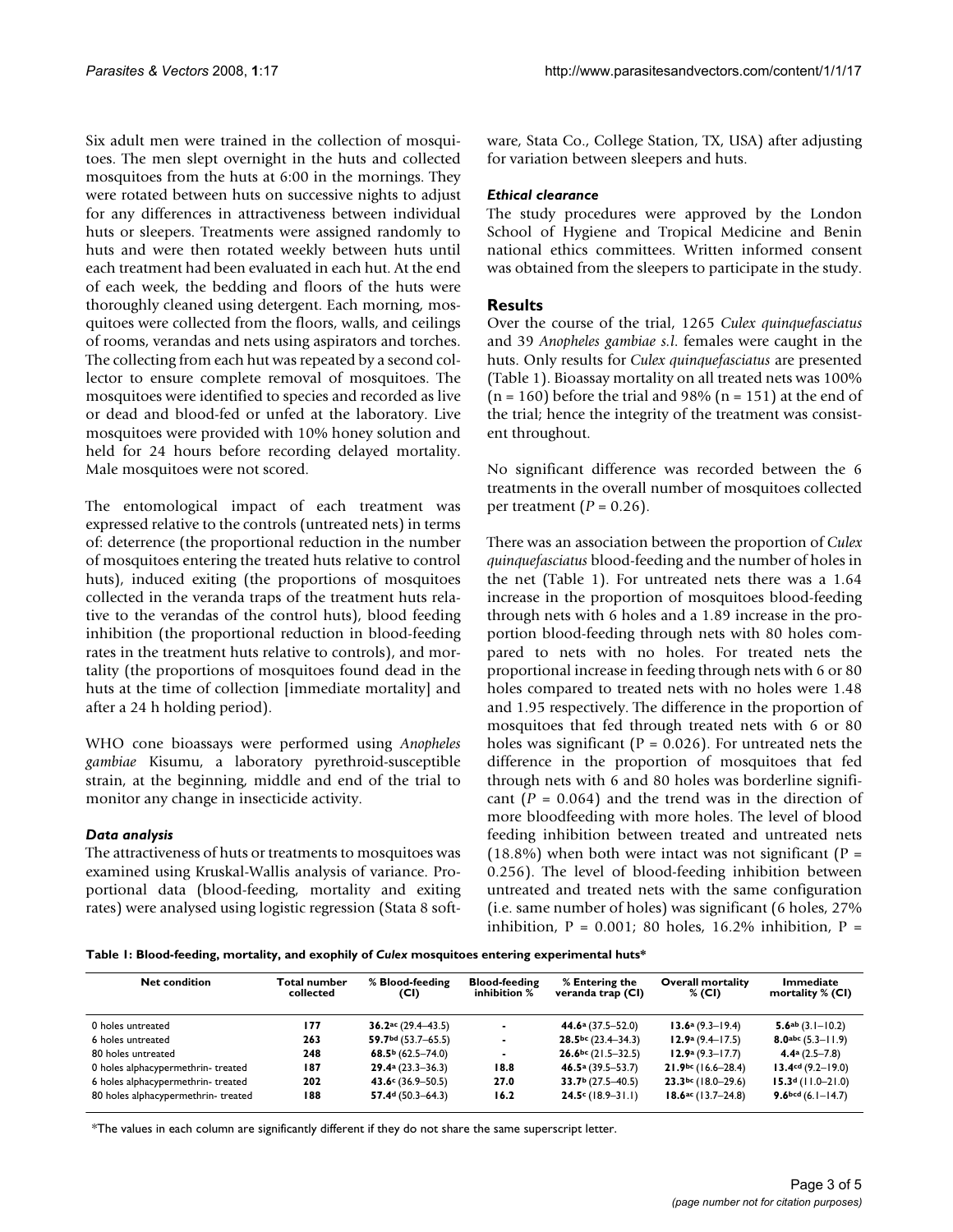0.012) (Table 1). Thus the insecticide treatments provided only limited protection. With 29.4% of mosquitoes feeding through the treated net that had no holes, and with 43.6% ( $P = 0.013$ ) and 57.4% ( $P = 0.001$ ) feeding through the treated nets that had 6 and 80 holes respectively, the insecticide treatment was clearly failing to restore the efficacy of holed nets to that of unholed, intact nets.

Mortality associated with insecticide-treated nets was significantly higher than that for untreated nets of the equivalently holed or intact physical condition (for 80 holed nets the difference was not significant,  $P = 0.116$ ). Mortality associated with the pyrethroid treatment did not differ significantly between intact or holed nets. After correcting for control mortality, insecticide-induced mortality was 6.5% for 80-hole nets, 11.9% for 6-hole nets and 9.6% for 0-hole nets.

Comparing treated nets with untreated nets of the same physical configuration, there was no evidence for insecticide-induced exiting of mosquitoes into the veranda traps. However, there were significant differences in exiting rates associated with the configuration of the nets. Exiting rates were significantly higher from huts containing intact nets than from huts containing holed nets.

### **Discussion**

*Culex quinquefasciatus* is an urban vector of lymphatic filariasis in East Africa and Asia and an important nuisance mosquito throughout its geographic range. It breeds in sites rich in organic matter and adults can reach very high densities. Biting times for *Culex quinquefasciatus* vary throughout its distribution; in West Africa, the peak biting time is between 22:00 and 2:00 am [15]. Often, the biting of *Culex* mosquitoes is a motivating factor for people to acquire and use bed nets, which has obvious repercussions for malaria control where *Culex* and *Anopheles* are sympatric [1].

In our experimental hut trial we examined the effect of mosquito nets either with or without holes, and with or without insecticide, on the blood-feeding rates of *Culex quinquefasciatus*. A high proportion of *Culex* was able to blood-feed even when nets were intact and insecticidetreated. Some of the mosquitoes may have blood-fed elsewhere and entered the huts in search of a refuge. Generally few *Culex* are found resting inside when huts are unoccupied. Hence the majority of mosquitoes in the current trial presumably entered the huts in search of blood source and succeeded in feeding either through the sides of the net or after penetrating the holes.

There was an association between the proportion of mosquitoes that blood-fed and the number of holes in the nets; this was significant for treated nets and showed a similar trend in untreated nets. The total area of holes was 320 cm2 in nets with 80 holes and 96 cm2 in nets with 6 holes. The difference in feeding success might be due to differences in the total area of holes rather than to the number of holes. At this point we are unable to distinguish between these possibilities.

The insecticide treatments provided little protection against blood feeding and induced negligible mortality among *Culex* mosquitoes. In a recent survey, pyrethroidresistant *Culex quinquefasciatus* from southern Benin showed high survival (55%) when exposed to permethrin test papers, a *kdr* frequency of 63%, and elevated levels of oxidase and esterase enzymes relative to a laboratory standard susceptible strain [16]. Once a species develops high level resistance, the pyrethroid treatment becomes almost redundant and its capacity to restore holed nets to the status of an intact ITN is lost.

A trend of failing ITN against resistant mosquitoes might also be emerging against *An. gambiae s.s*. from southern Benin. In experimental hut trials conducted at the same site but at a time of year when the *An. gambiae* M biotype is abundant, survival rates (70%) and blood-feeding rates (82%) of this *kdr* bearing biotype remained high in the presence of holed ITNs [12]. This stands in contrast to *An. gambiae* S biotype from Côte d'Ivoire where ITN continue to prevent malaria and where *kdr* genotypes seem to confer little or no protection to mosquitoes that come into contact with ITNs [11,[17](#page-4-0)].

Further investigations are needed to determine whether *Anopheles* behaviour around insecticide-treated nets is similar or different to that of *Culex* mosquitoes. Port and Boreham [18] evaluated the influence of holes in untreated bed nets on *Anopheles gambiae sensu stricto* in experimental huts in the Gambia. They found that bloodfeeding increased with the size and number of holes. However, their studies were done using bed nets that were used by the local population, which meant that the sizes, shapes, and location of holes were not standardized, as is typically done in experimental hut studies.

It has been suggested that pyrethroid-treated nets might provide some protection against urban filariasis transmitted by *Culex quinquefasciatus* [1,19]. The present study indicates that any protection would be short lived once treated nets became holed. Alternative insecticides to pyrethroids to which *Culex* shows no resistance are required for ITNs in filariasis endemic areas or in places where *Culex* is a particular nuisance.

There was an inverse relationship between the rate of mosquito exiting from huts and the number of holes in the nets. This may reflect the higher rates of feeding suc